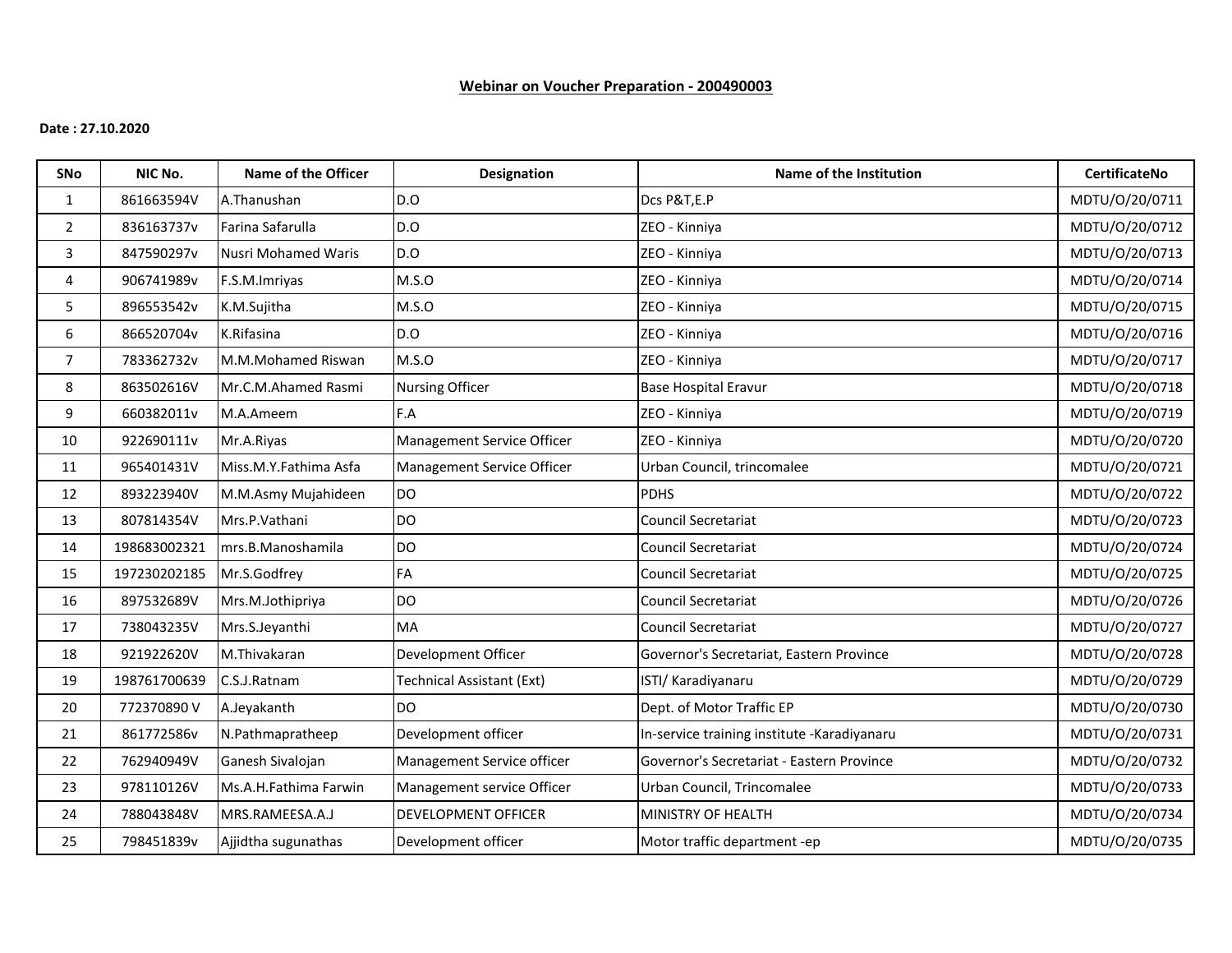# **Webinar on Voucher Preparation - 200490003**

## **Date : 27.10.2020**

| SNo | NIC No.      | Name of the Officer     | <b>Designation</b>         | Name of the Institution                                    | <b>CertificateNo</b> |
|-----|--------------|-------------------------|----------------------------|------------------------------------------------------------|----------------------|
| 26  | 199417802981 | M. B. M. ITHREES        | Accountant                 | Zonal Education Office, Kinniya                            | MDTU/0/20/0736       |
| 27  | 750240755V   | Mr.P.Jeyakaran          | Management Service Officer | Zonal Education Office - Kinniya                           | MDTU/0/20/0737       |
| 28  | 925923664V   | Mrs.S.Tharmika          | Development Officer        | Zonal Education Office, Kanthale                           | MDTU/0/20/0738       |
| 29  | 872061037V   | Mr.M.Y.M.Natheer        | Development Officer        | Zonal Education Office, Kanthale                           | MDTU/0/20/0739       |
| 30  | 910833472V   | Sinnathamby Kantharuban | Management Service Officer | Governor's Secretariat - Eastern Province                  | MDTU/0/20/0740       |
| 31  | 826912774V   | Mrs.J.Krishika          | Management Service Officer | Department of Motor Traffic, Eastern Province, Trincomalee | MDTU/0/20/0741       |
| 32  | 198229500582 | K.KRISHNARAJH           | MANAGEMENT SERVICE OFFICER | GOVERNOR'S SECRETARIAT, EASTERN PROVINCE                   | MDTU/0/20/0742       |
| 33  | 810025018V   | K.Thushiyanthan         | Development officer -iii   | Governor's secretariat-EP                                  | MDTU/0/20/0743       |
| 34  | 940571430V   | M.R.M.Tharik            | MSO-III                    | Governor's Secretariat-EP                                  | MDTU/0/20/0744       |
| 35  | 913261887V   | M. R. M. RAMEEL         | Development officer        | Zonal Education office, kanthale                           | MDTU/0/20/0745       |
| 36  | 765621321v   | Mrs.S.B.M.Nawas         | <b>MSO</b>                 | Zonal Education office Kinniya                             | MDTU/0/20/0746       |
| 37  | 941912818V   | P.Kokulatharshan        | Management Service Officer | Manmunai West Pradeshiya Sabha, Vavunativu                 | MDTU/0/20/0747       |
| 38  | 840602303V   | Mr.S.H.M.Ihthisham      | Management Service Officer | Zonal Education Office - Kinniya                           | MDTU/0/20/0748       |
| 39  | 951642290v   | s.l.Aswar               | <b>MSO</b>                 | <b>PDHS</b>                                                | MDTU/0/20/0749       |
| 40  | 885883699V   | R.Richen                | <b>MSO</b>                 | <b>PDHS</b>                                                | MDTU/0/20/0750       |
| 41  | 757091950    | A.C.S.Fareena           | DO                         | <b>PDHS</b>                                                | MDTU/0/20/0751       |
| 42  | 835511324V   | M.Sutharsiny            | DO                         | <b>PDHS</b>                                                | MDTU/O/20/0752       |
| 43  | 695350449V   | A.G.Raguvannan          | <b>MSO</b>                 | <b>PDHS</b>                                                | MDTU/0/20/0753       |
| 44  | 900113161v   | A.C.M.Safraj            | <b>DO</b>                  | <b>PDHS</b>                                                | MDTU/0/20/0754       |
| 45  | 930872091V   | A.S.Ahamed Azher        | Management Service Officer | <b>Provincial Planning Secretariat</b>                     | MDTU/0/20/0755       |
| 46  | 851882944V   | S. Kandeepan            | <b>Graduate Trainee</b>    | <b>Provincial Planning Secretariat</b>                     | MDTU/0/20/0756       |
| 47  | 692941683V   | P. Kumanan              | Management Service Officer | <b>Provincial Planning Secretariat</b>                     | MDTU/0/20/0757       |
| 48  | 715322102V   | A.S. Kamaleswaran       | Management Service Officer | Provincial Planning Secretariat                            | MDTU/0/20/0758       |
| 49  | 198172102603 | T. Nithiyananthy        | Management Service Officer | Provincial Planning Secretariat                            | MDTU/O/20/0759       |
| 50  | 197731201931 | T. Rajitharan           | Management Service Officer | <b>Provincial Planning Secretariat</b>                     | MDTU/O/20/0760       |